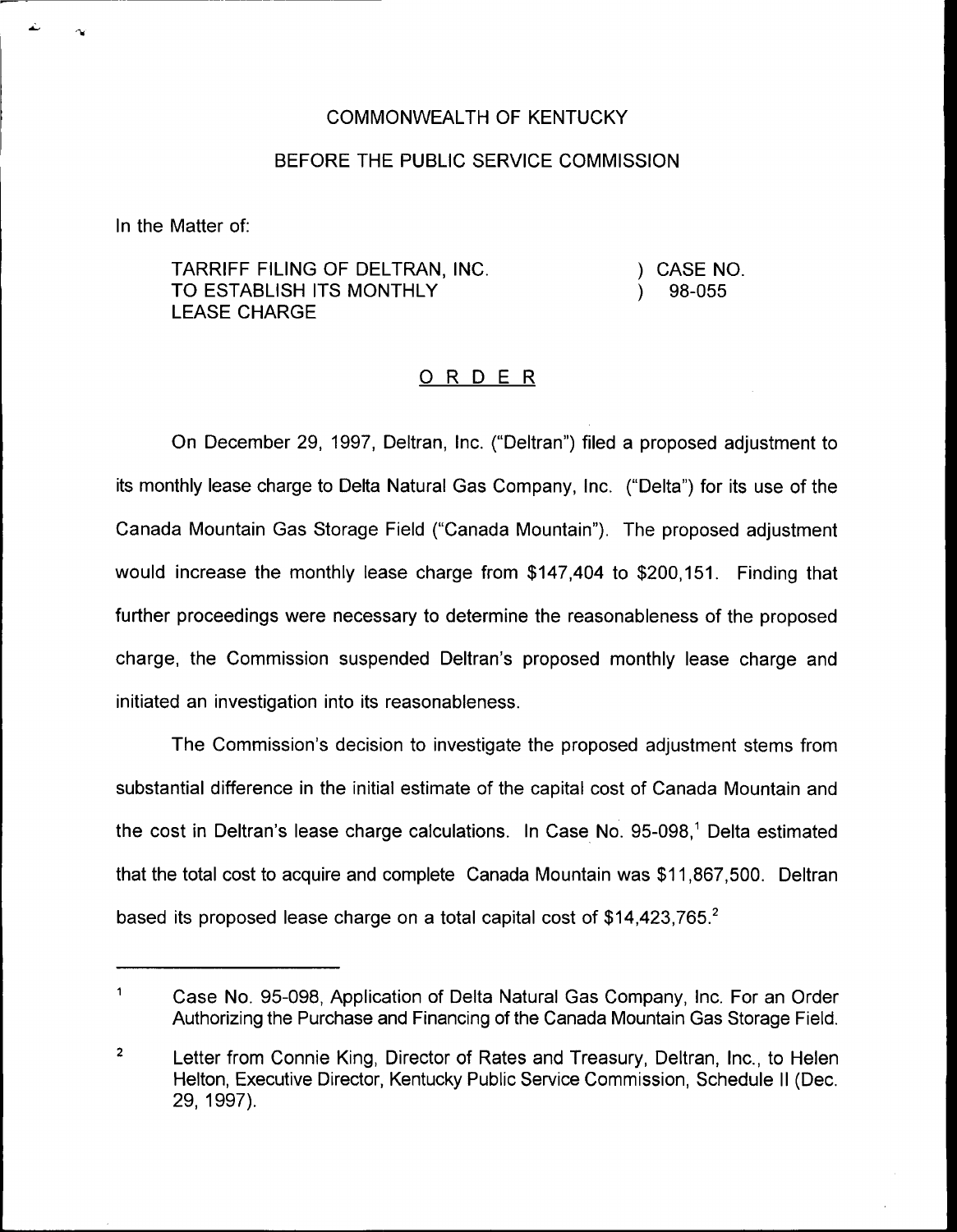In response to Commission inquiries, Deltran has stated that unknown expenses caused the difference in estimated and actual cost of Canada Mountain. It notes that initial estimates were developed in 1995 and based upon available information. Additional information regarding project costs could not be ascertained until Delta became the legal owner of the storage field and received authorization to complete the project.

Deltran attributes most of the cost differences to increases in gas costs and gas line construction costs. It states that approximately \$1,313,000 of the difference related to higher than expected costs for gas injections. Moreover, the cost to construct a line from the storage field to Delta's system was based upon an inaccurate assumption. The original estimate assumed the construction of 12.9 mites of 12-inch line at an estimated cost of \$41 per foot. Because of routing considerations and the mountainous terrain, 14.1 miles of line were constructed at a cost of \$56 per foot. Deltran also notes that the drilling of an observation well and the installation of dehydration equipment and storage tanks on that well contributed to the increased capital cost.

Having reviewed the evidence of record, the Commission finds that:

1. Deltran's total investment component of \$14,423,765 is reasonable and should be used to calculate the proposed lease charge.

2. Deltran's proposed weighted cost of capital component of 9.81 percent is based upon stale information and should not be used to determine the proposed lease charge.

-2-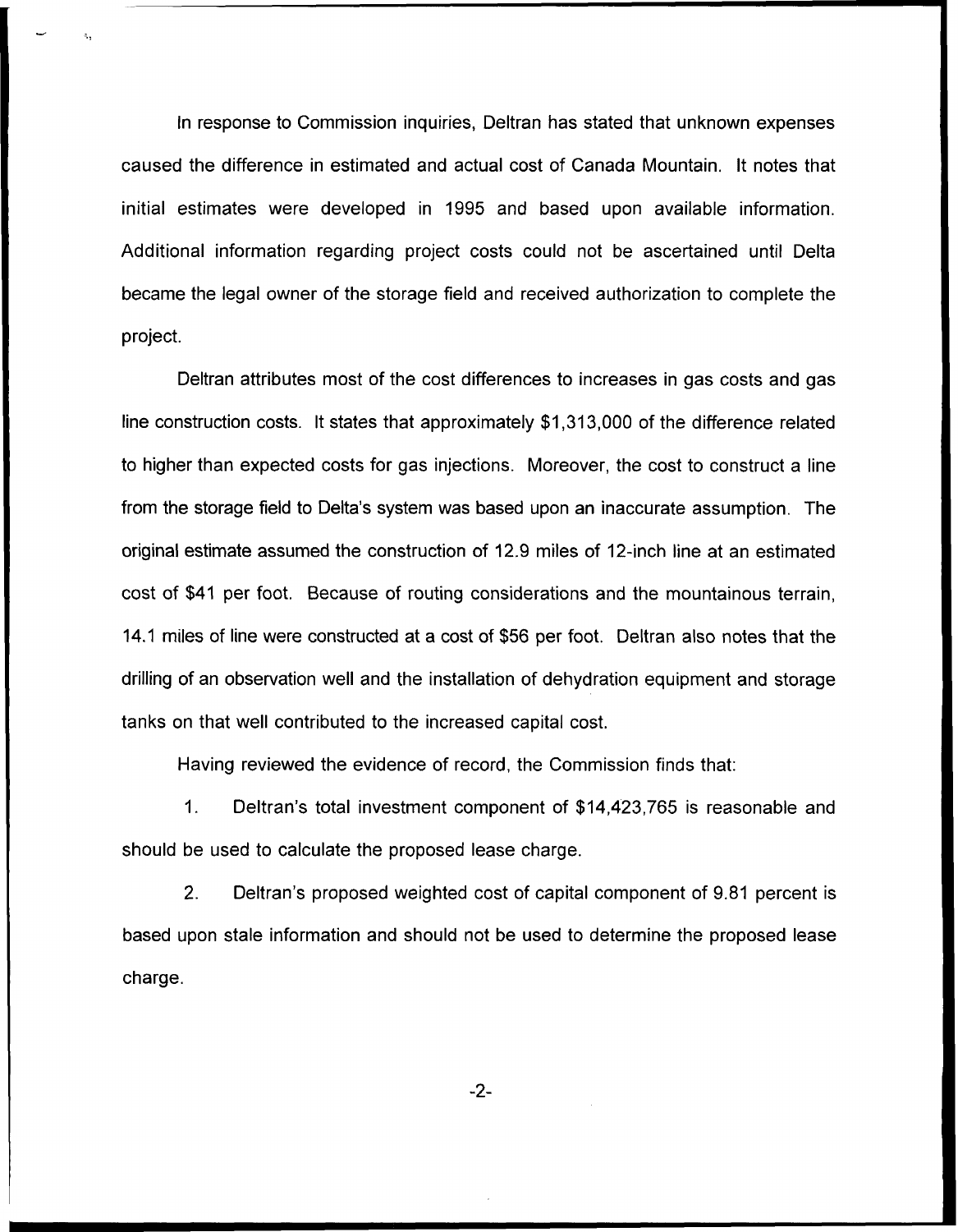3. A weighted cost of capital of 9.08 percent is reasonable and should be used to determine the proposed lease charge. $3$ 

 $\overline{4}$ . All other expenses set forth in the proposed monthly lease charge are reasonable.

5. A monthly lease charge of \$183,803 is the fair, just, and reasonable rate for Deltran and will produce annual revenues of \$2,206,821.

6. Deltran's proposed monthly lease charge would produce revenue in excess of that found reasonable herein and should be denied.

IT IS THEREFORE ORDERED that:

1. The monthly lease charge of \$183,803 is approved for service rendered on and after March 2, 1998.

2. Deltran's proposed monthly lease charge of \$200,151 is denied.

3. Within 30 days of the date of this Order, Deltran shall file with the Commission its proposed plan for refunding all amounts collected in excess of the approved rate while the proposed montly lease charge was in effect. Deltran shall make any motion for an informal conference with Commission Staff to discuss this proposed plan at the time of its filing of the proposed refund plan.

4. Within 30 days of the date of this Order, Deltran shall file with the Commission revised tariff sheets that set forth the approved montly lease charge.

3

See Case No. 97-066, An Adjustment of General Rates of Delta Natural Gas Company, Inc. (Dec. 8, 1997) at 21.